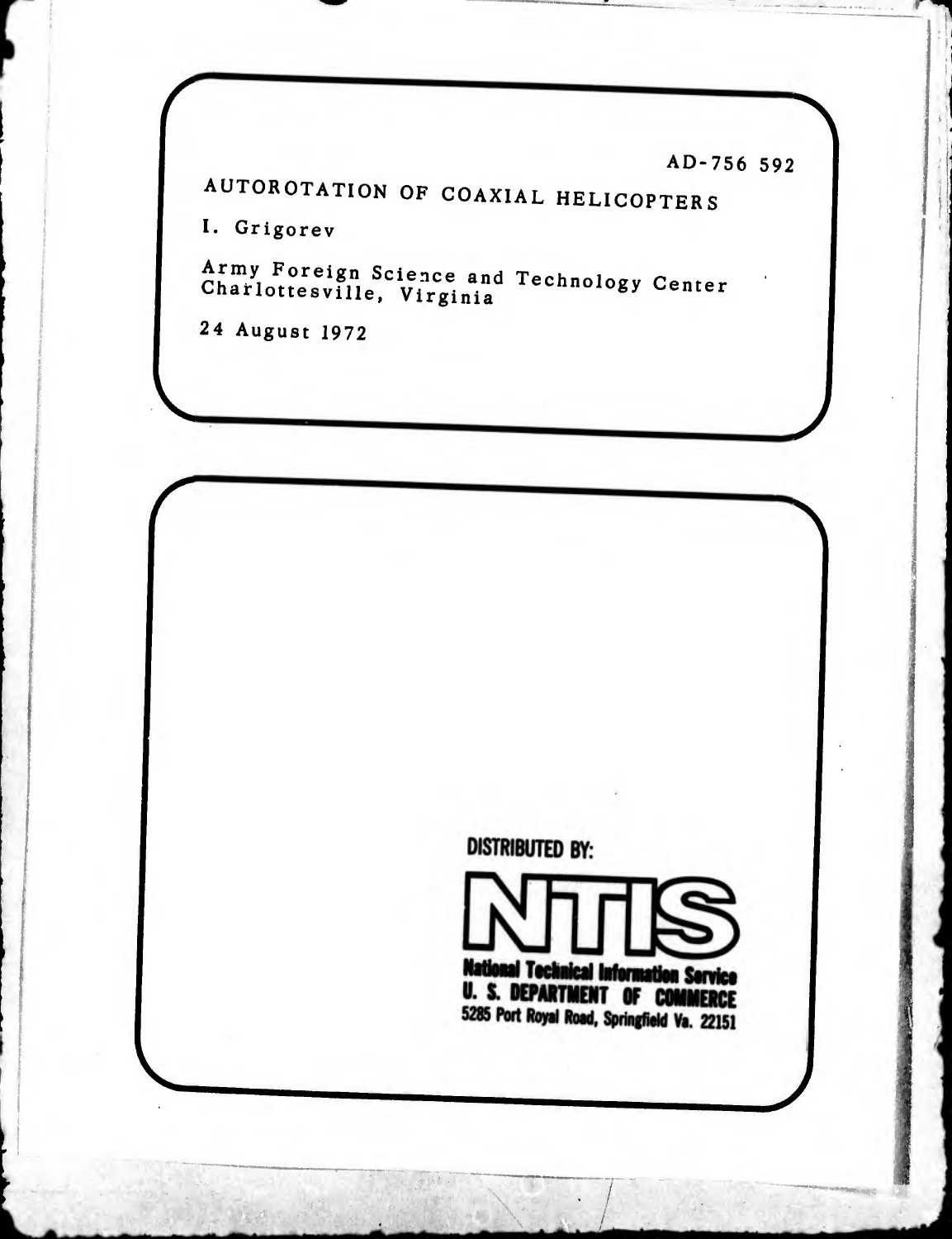

DEPARTMENT OF THE ARMY **U.S. ARMY FOREIGN SCIENCE AND TECHNOLOGY CENTER** 

220 SEVENTH STREET NE. CHARLOTTESVILLE, VIRGINIA 22901

In Reply Refer to: FSTC-HT-23-480-72 DIA Task No. T70-23-01

Date: 24 August 1972

**TRANSLATION** 

ENGLISH TITLE: AUTOROTATION OF COAXIAL HELICOPTERS

FOREIGN TITLE: Avtorotatsiya soosnykh vertoletov

**AUTHOR:** 

I. Grigor'yev

LANGUAGE: Russian

Grazhdanskay AviatsiyaTRANSLATOR: ACSI **SOURCE:** No. 6, 1970

REQUESTOR: AMXST-GE, Petrie

| ľ | Reproduced by<br>NATIONAL TECHNICAL<br><b>INFORMATION SERVICE</b><br>U.S. Department of Commerce<br>Springfield VA 22151 |
|---|--------------------------------------------------------------------------------------------------------------------------|
|   |                                                                                                                          |



Approved for public release. Distribution unlimited.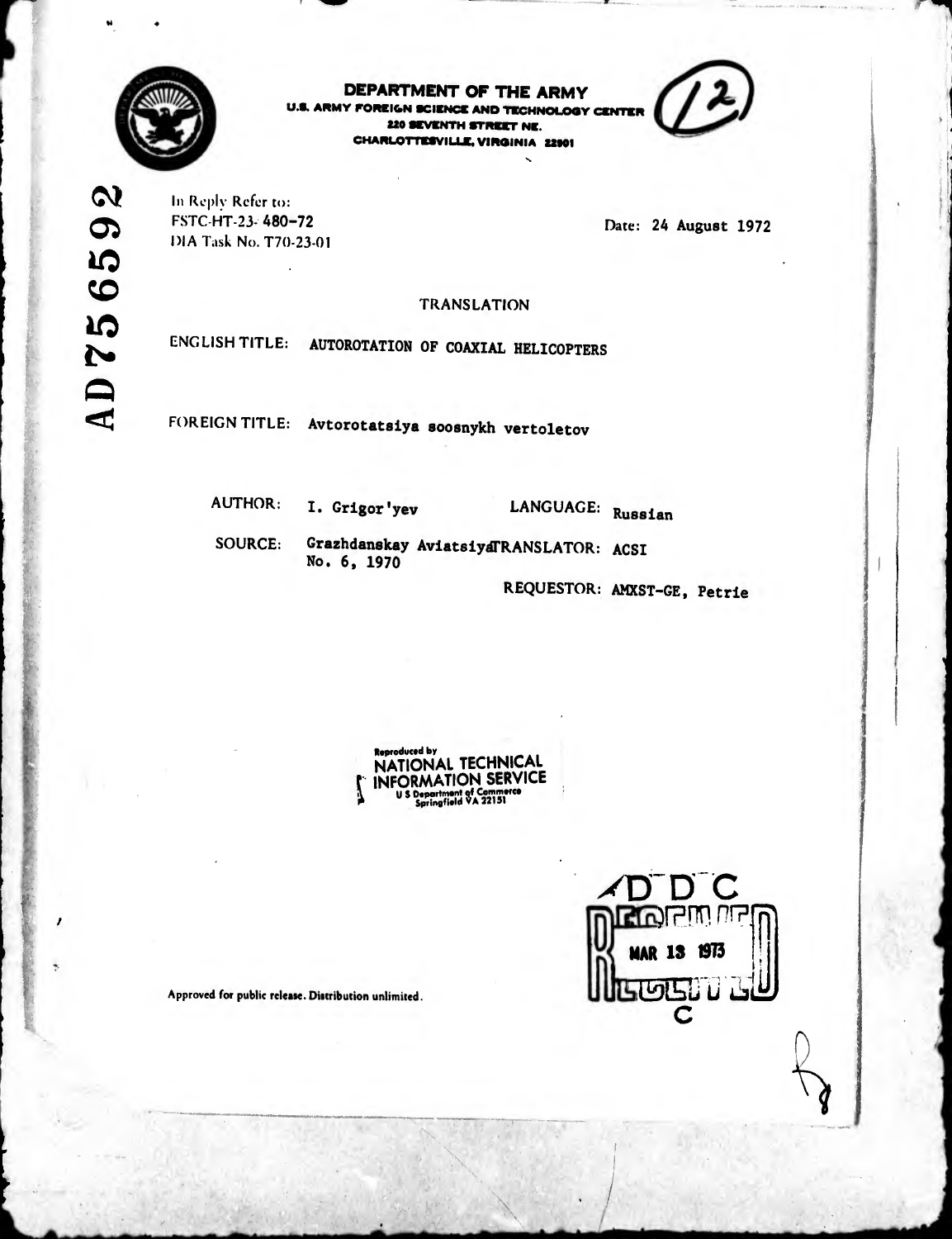Details of illustrations in this document may be better studied on microficine.

## AUTOROTATION OF COAXIAL HELICOPTERS

## by I. Grigor'yev, Engineer

The behavior of coaxial helicopters in the steady autorotation regime, assuming correct pilot actions, is almost the same as the usual behavior in powered flight regimes. Pilots often use this regime for descending with functionable engines (the transmission having been switched off). In steady autorotation, forward motion along the flight path is produced by the projection of the helicopter's weight to the tangent to the flight path. And the projection of the weight to the normal to the flight path is equalized by the component of total lift produced by the main rotors.

The thrust on the main rotors during autorotation results from using the power obtained from the airflow due to the descent. It is induced by the action of gravity, that is, the potential energy which a helicopter has when flying at an altitude.

In contrast to horizontal flight ana in climbing when the airflow is incident on the rotors at a negative angle of attack (from above), in the autorotatior regime the airflow strikes them at a positive angle of attack (from below). This produces an additional change in the angles of attack of the blade sections and leads to a situation in which obtaining the same thrust at the rotors with constant rpm and flight speed means that the design collective pitch must be considerably less than in horizontal pitch must be considerably less than in horizontal flight, especially in climbing.

The main rotors can autorotate throughout the flight range. However in flying practice there is no necessity to execute autorotation at low and maximum velocities. As a rule, a major vertical descent occurs in these cases, which leads to complications in piloting techniques. Therefore, steady autorotation at low and maximum velocities is forbidden. Steady autorotation usually occurs in the velocity range at which vertical descent that is the minimum for the given helicopter is obtained. Por transition to the autorotation regime in this flight speed range, we must have some altitude reserve, which depends on flight speed. Pig. 2 shows the typical

- <sup>1</sup> -

. /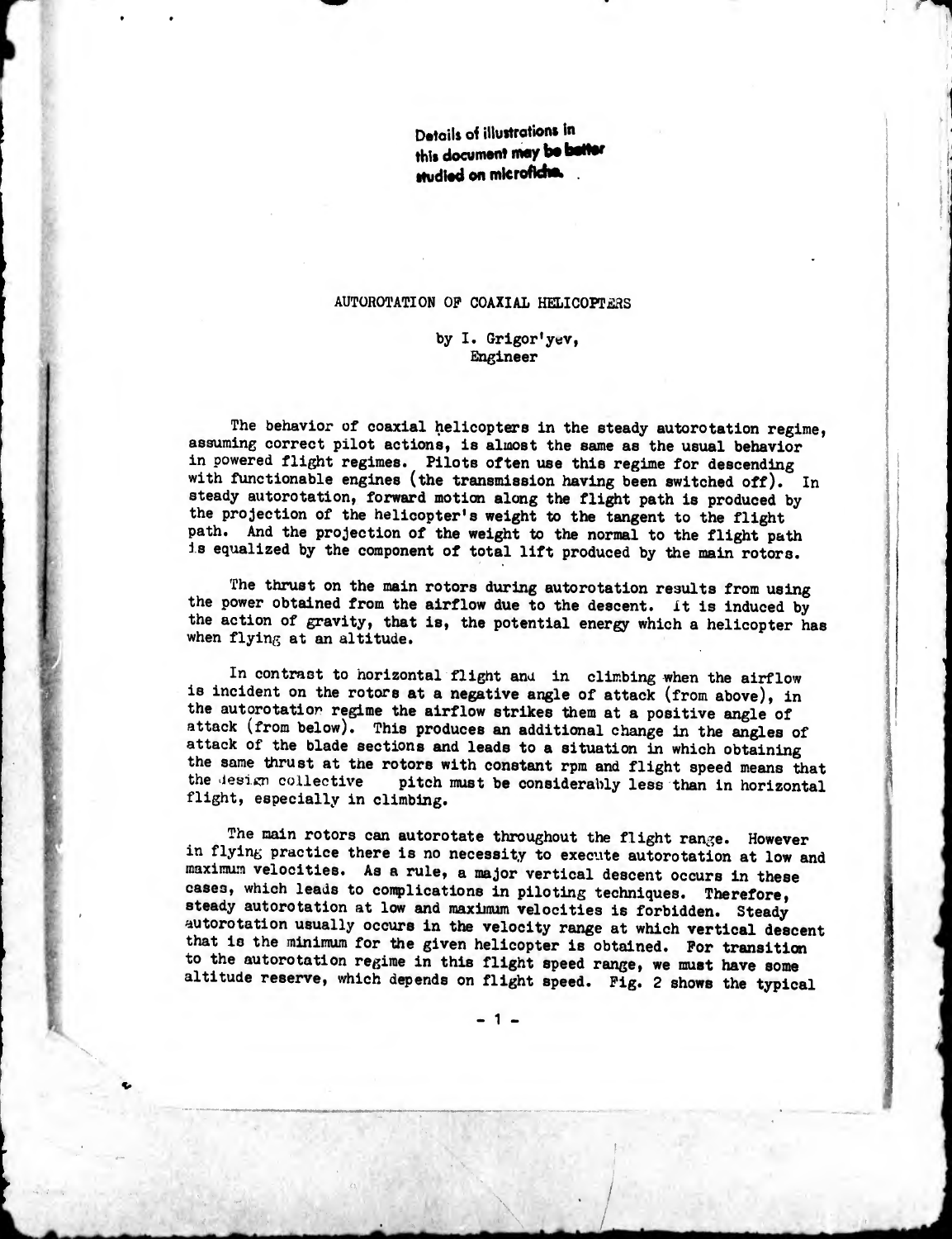

KEY: <sup>A</sup> — H, meters <sup>B</sup> — Geometric height of flight C -- Hazardous flight zones <sup>D</sup> — Plight speed  $E - V$ , km/hr  $F - Fig. 1.$  Safe

geometric flight heights as a function of velocity

appearance of the zones in which safe transition to autorotation is not assured for a one-engine helicopter.

The hazardous zone at low velocities is due to the insufficient power available to the helicopter for a safe landing. As the load on the area swept by the rotors is increased, the zone becomes wider. And its upper bound rises, while its lower bound dips somewhat and extends to higher flight velocities. As the load on the swept area is reduced, the hazardous zone narrows. The reduction in the size of this zone is especially appreciable for a helicopter with two engines in the event that one of them malfunctions. This occurs owing to the dipping of its upper bound and the reduction of the dangerous velocities. The lower bound for a twin-engine helicopter with given disk loading remains practically unchanged. At low

- 2 -

/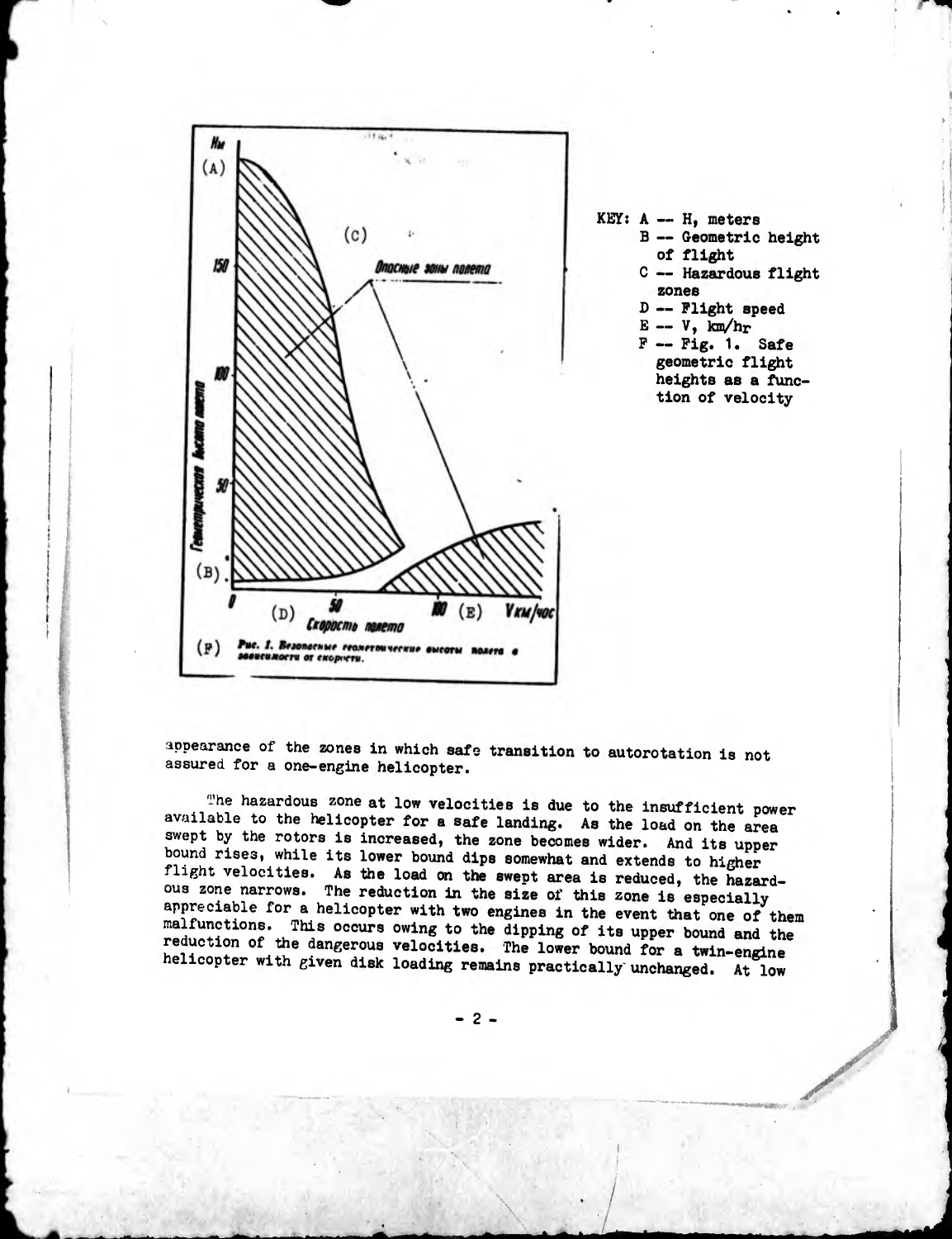altitudes and high velocities, the danger zones are formed because in the event of sudden engine breakdown there is insufficient time to take the necessary measures. But danger zones form the allowable takeoff range of velocities and altitudes.

The rpm in the steady autorotation regime is regulated by the pilot, using the collective pitch lever. Pushing the lever down increases the rpm of the main rotors, and raising it reduces the rpm. It is dangerous to allow the rpm of the rotors to drop below a certain value, since this can lead to flow separation from the rotors and an inacceptably large Mach number for the blades. So in the event of power plant failure, the pilot must immediately take measures to preserve rotor rpm.

If the switching off of engines on a coaxial helicopter occurs at a velocity greater than that recommended for rotation, then first of all the control stick must be pulled pilot-ward. This leads to a reduction in the flight speed and to an increase in the angle of attack, which blocks a decrease in the rpm. Then, as soon as the helicopter lifts its nose, the pitch must be vigorously feathered.

We must remember that in currently operating coaxial helicopters collective feathering in the event of power plant failure at high velocities without the control stick being pulled pilot-ward does in fact preserve the rpm, but still leads to steep diving. This not only increases the airspeed along the flight path, but also the vertical descent rate. Keeping the helicopter from reaching an intolerable increase in velocity will be involved, since the required shifting of the control stick pilot-ward can mean buffeting of the overhang limiting stops (especially when forward centering is used. Domestic single-rotor helicopters do not dive steeply, since during feathering the angle of stabilizer placement is reduced, owing to which a pitch-up moment is induced, capable of increasing the angle of attack and damping the velocity. If the engine cutout occurred at a velocity smaller than the autorotational speed, then maintaining rpm necessitates rapid collective feathering and restoring the helicopter to the recommended air speeds.

The presence of a flap-regulator angle somewhat promotes the transition to the autorotation regime, since the drop in the rotor rpm occurring when the engines are turned off leads to a reduction in the centrifugal forces of the blades, and this means an increase in the taper angle. As a result, the flap regulator reduces the angle of blade placement which is required to maintain the rpm. However, in the case of allowable decrease in rotor rpm the flap regulator reduces the collective pitch only slightly.

Prior to landing, in coaxial helicopters there is the option of reducing the vertical rate of descent by using the kinetic energy of the helicopter and the rotating blades of the main rotors. To this end, pilots execute a maneuver in which immediately prior to touchdown the angle of attack and the collective pitch of the main rotors are sharply increased.

 $-3-$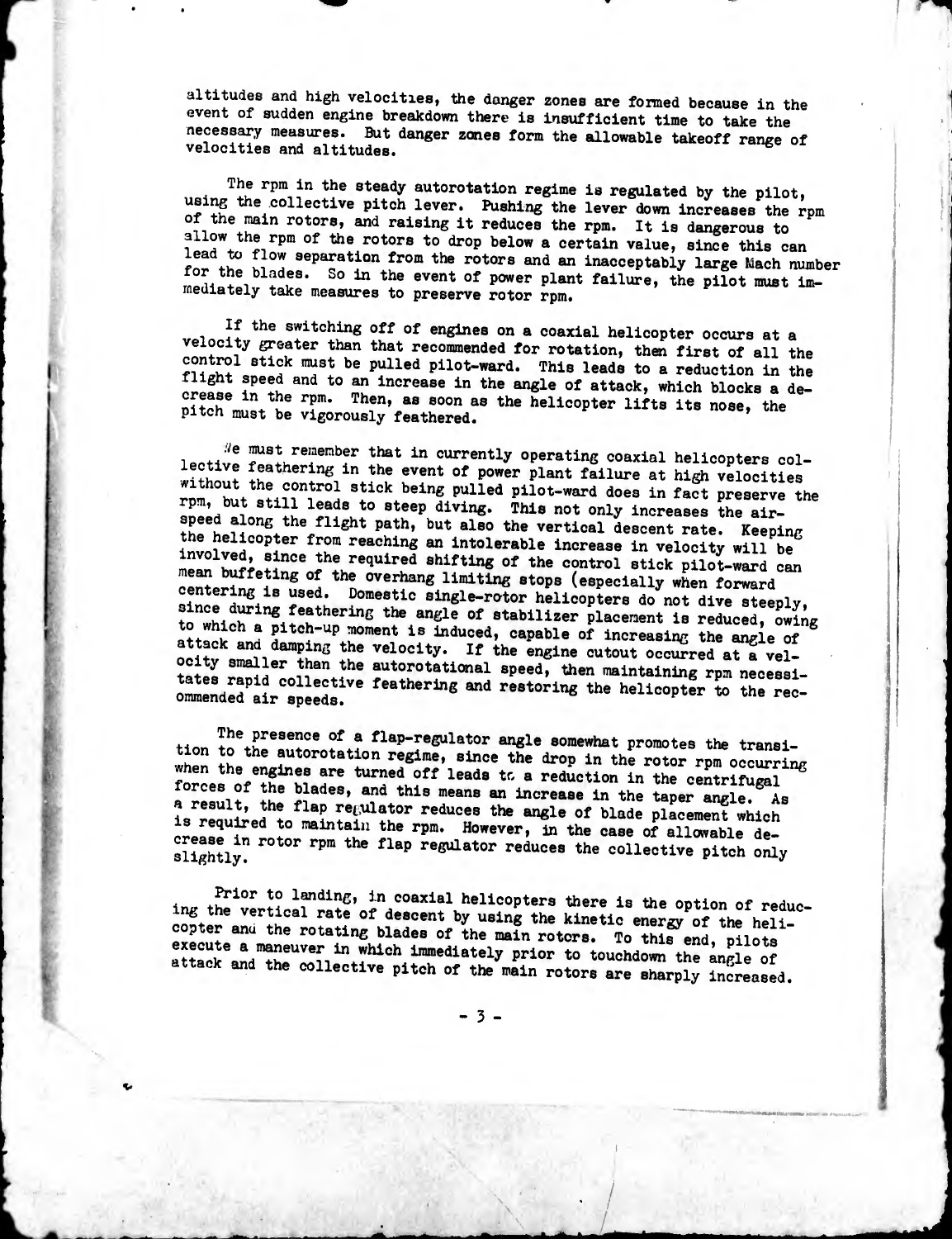An increase in the angle of attack of the main rotors results in  $\alpha$  rise not only in the rotor drag, braking the craft, but also an increase in the lift, which slows the vertical rate of descent. The kinetic energy of the helicopter which it loses during deceleration is utilized to produce these forces. Raising the collective pitch lever also increases rotor thrust. In this case, now the kinetic energy of the rotating blades is used. As this takes place, the rotor rpm slows down, which is not dangerous, since the helicopter is already on the ground at the moment of the sharp slowdown of the rotor rpm. Por fuller use of the kinetic energy of the blades, it is helpful to overspeed the main rotors within allowable limits, prior to increasing the pitch.

Yaw control of coaxial helicopters designed by N. I. Kamov is executed by cyclic change in the pitch of the main rotors and by deflecting the rudder. In this case, the deflection of the pedals increases the collective pitch of one rotor by the angle  $\Delta\varphi$  and reduces it in the other by the same angle. This change in pitch results in one of the rotors becoming loaded and the other becoming lightened — their torsional and reactive moments are changed. The difference in the reactive moments that is induced turns the helicopter in the direction of rotation of the rotor that has the smaller torque. We must note that owing to the coupling between the main rotors through the transmission, the difference in the reactive moments of the rotors will be transmitted to the airframe of the coaxial cable completely not only in powered flight, but also in autorotation regimes\*.

Let us consider the effect of flight regimes on the difference in rotor reactive moments. To simplify, we will take not the difference of the reactive moments of the coaxial rotors when there is cyclic variation in pitch by the amount  $\Delta\varphi$ , but the difference in torsional moments equivalent to it when the angle of blade placement of a single rotor is changed by  $2\Delta\varphi$ , obtained by the increase and by the decrease in the angle by the quantity  $\Delta \varphi$  from the initial value. Fig. 2 gives the torques of a single rotor as functions of the collective pitch angle for angles of attack corresponding to regimes of horizontal flight, climbing, and autorotation. The same figure also shows the differences in torsional (reactive) moments obtained by changing the angles of placement by the amount  $2\Delta\varphi$ . From the figure it is clear that the difference in the torsional (reactive) moments depends strongly on the flight regime. The same change in cyclic pitch induces during climbing and horizontal flight a much larger difference in reactive moments than in the autorotation regime. In other words, the effectiveness of yaw control via cyclic pitch change increases with reduction in the angle of attack and with increase in collective pitch, and this effectiveness decreases with increase in angle of attack and with reduction in collective

In single-rotor helicopters, the reactive moment in regimes of unpowered flight transmitted from the main rotors to the airframe is restricted to the sum of moments in the drive of the various installations and the friction in the transmission.

\*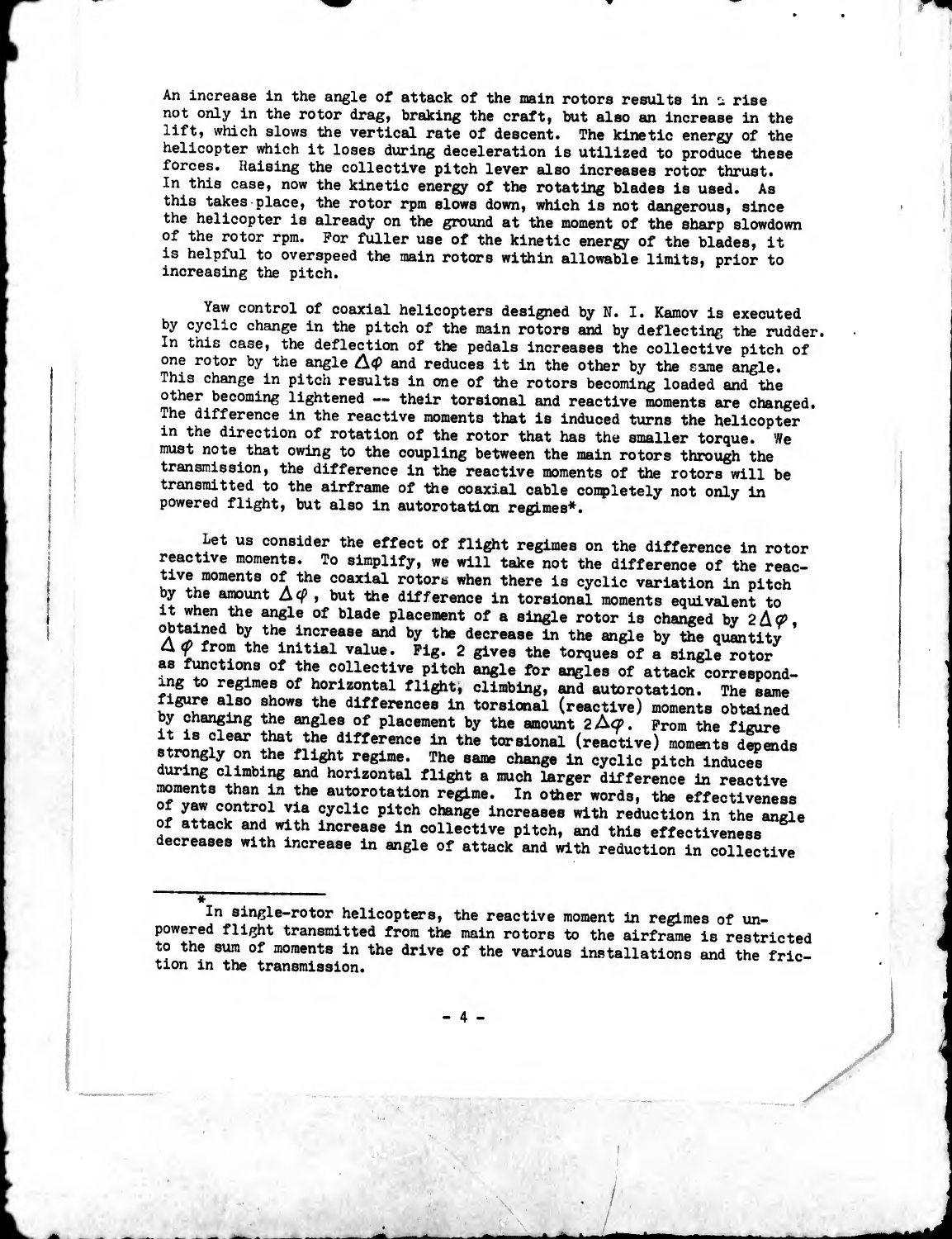

KEY: A -- Torque (thrust) moment  $J -$  Fig. 2. Change of yawing moment  $B - M$ <br>  $C - Q$ <br>  $C - Q$ <br>  $C$ <br>  $C$ <br>  $C$ <br>  $C$ <br>  $C$ <br>  $C$ <br>  $D$  $D - \Phi_{\text{auto}_2}$  $E - \varphi_{\text{auto}}$  $F$  -- Angle of total pitch  $G - M$  y-climb  $H - M$  y-hor  $I - M$  y-auto<sub>2</sub>

for different flight regimes with differential pitch change  $M_{y-climb}$  = difference of thrust moments on blades when pedals are deflected in the climb regime  $y$ -hor. = difference of thrust moments when pedals are deflected in the horizontal flight regime  $M_{y-\text{auto}} =$  difference of thrust moments when pedals are deflected in the autorotation regime Leontinued on following page/

-5.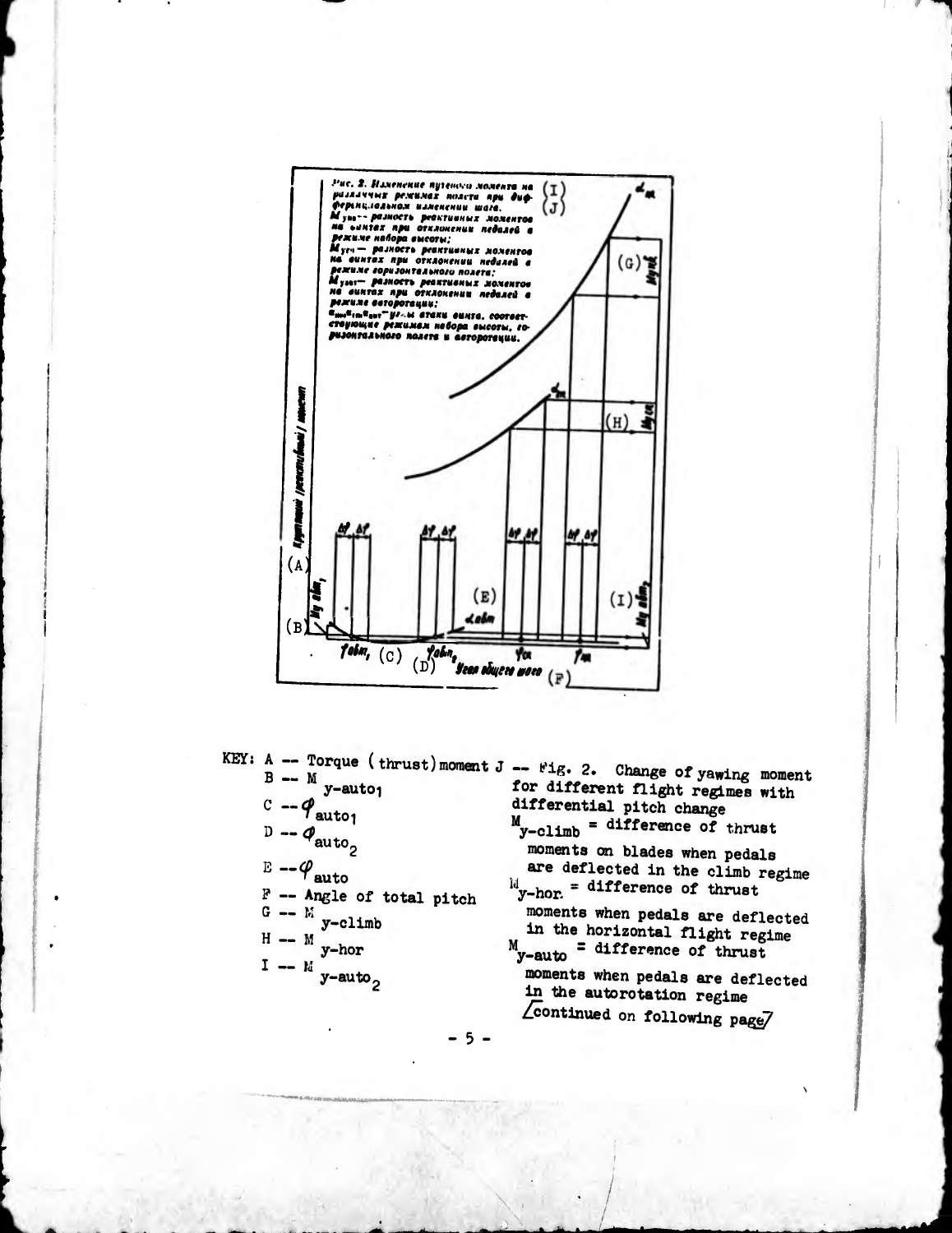$\sqrt{\text{continuous}}$  of caption to Fig.  $2\sqrt{2}$  $J - \sqrt{\text{continued}}$  $\varphi_{\text{climb}}, \varphi_{\text{hor}}, \text{ and } \varphi_{\text{auto}} = \text{angles}$ corresponding to regimes of climb,

horizontal flight, and autorotation



KEY: A -- Relative yawing moment

 $B - W_y / W$ 

C -- Relative flight speed

D -- Fig. 3. Control yawing moment as a function of velocity in horizontal flight.

I -- yawing moment produced by rotors in horizontal flight

II -- yawing moment produced by rudders

III -- overall yawing moment in horizontal flight